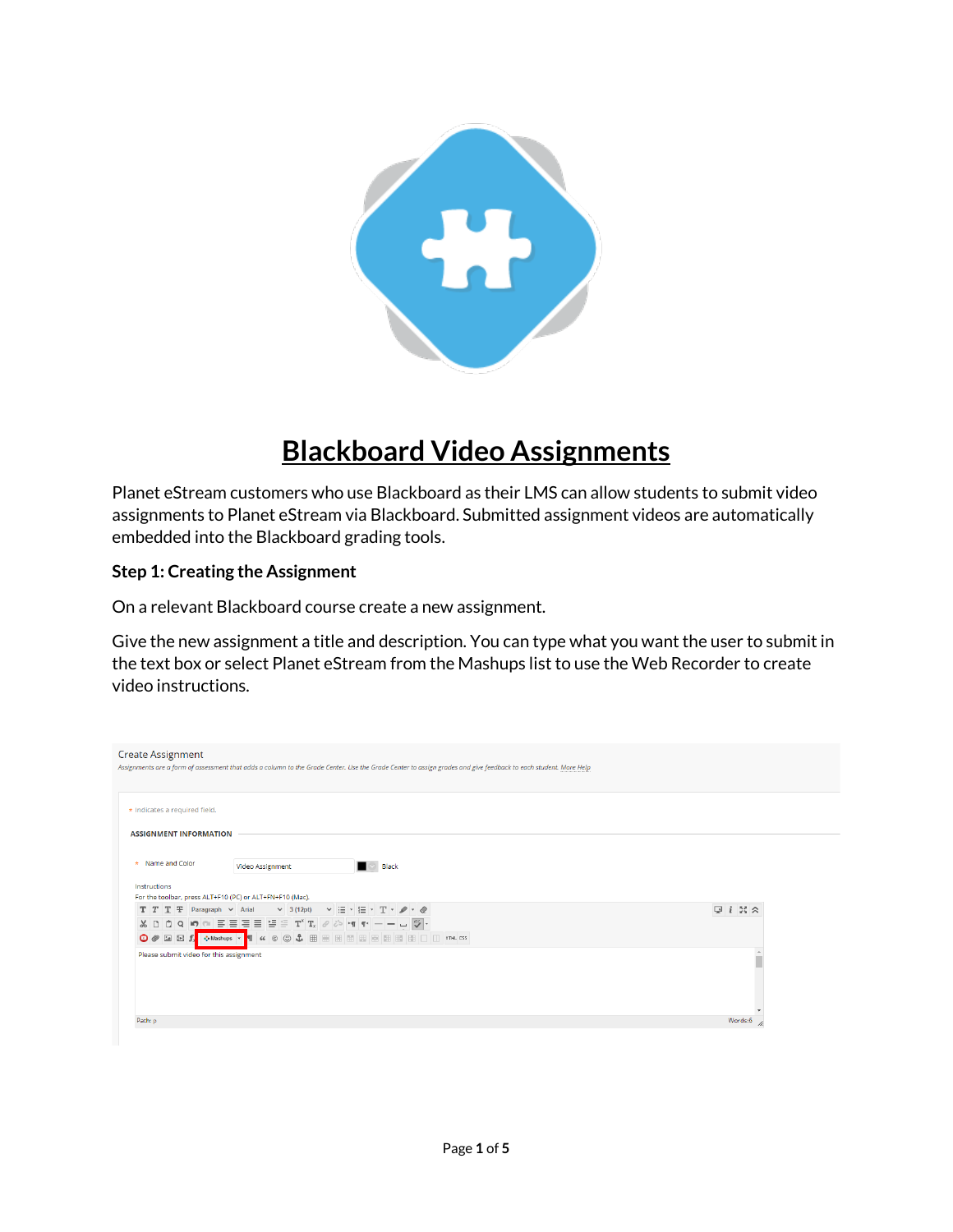Next, determine how the assignment will be graded, add any additional information, and make the assignment available. Click Submit to finish.

| <b>GRADING</b>                                                                                                                        |                                                                  |                                                                |                                |                                |  |
|---------------------------------------------------------------------------------------------------------------------------------------|------------------------------------------------------------------|----------------------------------------------------------------|--------------------------------|--------------------------------|--|
|                                                                                                                                       |                                                                  |                                                                |                                |                                |  |
|                                                                                                                                       |                                                                  |                                                                |                                |                                |  |
| * Points Possible                                                                                                                     | 100                                                              |                                                                |                                |                                |  |
|                                                                                                                                       |                                                                  |                                                                |                                |                                |  |
| <b>Associated Rubrics</b>                                                                                                             | Add Rubric ¥                                                     |                                                                |                                |                                |  |
|                                                                                                                                       | Name                                                             | Type                                                           | <b>Date Last Edited</b>        | <b>Show Rubric to Students</b> |  |
|                                                                                                                                       |                                                                  |                                                                |                                |                                |  |
| <b>Submission Details</b>                                                                                                             |                                                                  |                                                                |                                |                                |  |
|                                                                                                                                       |                                                                  |                                                                |                                |                                |  |
| <b>Grading Options</b>                                                                                                                |                                                                  |                                                                |                                |                                |  |
|                                                                                                                                       |                                                                  |                                                                |                                |                                |  |
|                                                                                                                                       |                                                                  |                                                                |                                |                                |  |
| <b>Display of Grades</b>                                                                                                              |                                                                  |                                                                |                                |                                |  |
|                                                                                                                                       |                                                                  |                                                                |                                |                                |  |
|                                                                                                                                       |                                                                  |                                                                |                                |                                |  |
| <b>AVAILABILITY</b>                                                                                                                   |                                                                  |                                                                |                                |                                |  |
|                                                                                                                                       |                                                                  |                                                                |                                |                                |  |
|                                                                                                                                       |                                                                  |                                                                |                                |                                |  |
| Make the Assignment Available<br>This assignment cannot be made available until it is assigned to an individual or group of students. |                                                                  |                                                                |                                |                                |  |
|                                                                                                                                       |                                                                  |                                                                |                                |                                |  |
| Limit Availability                                                                                                                    |                                                                  |                                                                |                                |                                |  |
|                                                                                                                                       | □ Display After                                                  | $\begin{array}{ c } \hline 0 & 0 \\ \hline \hline \end{array}$ | $\textcircled{\small{2}}$      |                                |  |
|                                                                                                                                       | Enter dates as mm/dd/yyyy. Time may be entered in any increment. |                                                                |                                |                                |  |
|                                                                                                                                       | Display Until                                                    | $\frac{60}{222}$                                               | $\textcircled{\scriptsize{1}}$ |                                |  |
|                                                                                                                                       | Enter dates as mm/dd/yyyy. Time may be entered in any increment. |                                                                |                                |                                |  |
|                                                                                                                                       |                                                                  |                                                                |                                |                                |  |
| Track Number of Views                                                                                                                 |                                                                  |                                                                |                                |                                |  |
|                                                                                                                                       |                                                                  |                                                                |                                |                                |  |
|                                                                                                                                       |                                                                  |                                                                |                                |                                |  |
|                                                                                                                                       |                                                                  |                                                                |                                |                                |  |
|                                                                                                                                       |                                                                  |                                                                |                                |                                |  |
|                                                                                                                                       |                                                                  |                                                                |                                |                                |  |
| Click Submit to finish. Click Cancel to quit without saving changes.<br>Cancel<br><b>Submit</b>                                       |                                                                  |                                                                |                                |                                |  |
|                                                                                                                                       |                                                                  |                                                                |                                |                                |  |

## **Step 2: Making a Submission**

As a student navigate the course content page to view any assignments that have been set. Select the relevant assignment from the list.

To make a submission select Write Submission.

| <b>ASSIGNMENT INFORMATION</b>           |                    |                      |  |
|-----------------------------------------|--------------------|----------------------|--|
| Points Possible<br>100.00               |                    |                      |  |
| Please submit video for this assignment |                    |                      |  |
| <b>ASSIGNMENT SUBMISSION</b>            |                    |                      |  |
| <b>Text Submission</b>                  | Write Submission   |                      |  |
| <b>Attach Files</b>                     | Browse My Computer | <b>Browse Course</b> |  |
|                                         |                    |                      |  |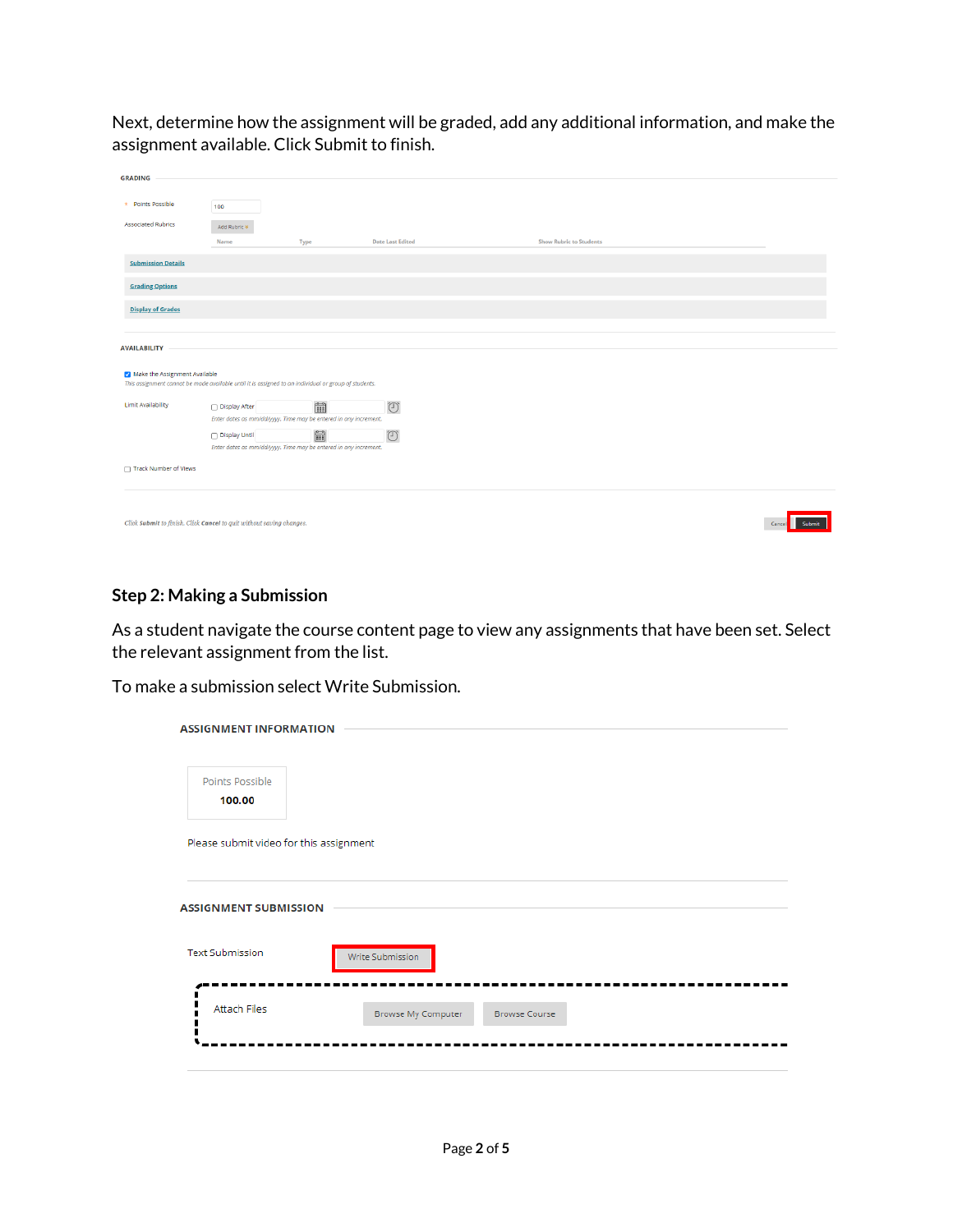Select Planet eStream Item from the Mashups dropdown. The Planet eStream plugin will be launched.

| <b>Text Submission</b> | Write Submission                                                                                                                                    |   |
|------------------------|-----------------------------------------------------------------------------------------------------------------------------------------------------|---|
|                        | $T$ $T$ $T$ $F$<br>Paragraph<br>Arial<br>3 (12pt)<br>v<br>$\checkmark$<br>這<br>$\checkmark$<br>$\overline{\phantom{0}}$<br>$\overline{\phantom{0}}$ |   |
|                        | $T^x$ $T_x$<br>≝<br>뜰<br>NENENEN<br>دان<br>100<br>$\P4$<br>Q<br>$\rightarrow$                                                                       |   |
| $\int_{x}$             | 囲<br>$\frac{a}{b}$<br>H<br>H<br>▦<br>÷<br>$\mathbb{H}^*$<br>∙ Mashups<br>関<br>$66$ ©<br>☺<br>围<br>E<br>$\overline{\phantom{a}}$                     | H |
|                        | <b>Blackboard Collaborate</b><br>YouTube Video<br>SlideShare Presentation<br><b>Flickr Photo</b>                                                    |   |
| Path: p                | Planet eStream Item                                                                                                                                 |   |

When the plugin loads the options available will depend on the Planet eStream licence your organisation holds and the permissions that the students have. Typically, they will be able the Media Library, Upload and Web Recorder Options.

To upload a new video assignment, select Upload. You can then drag-and-drop or click the Upload Video or Audio file option. Next, add your information as usual and select the Upload option.

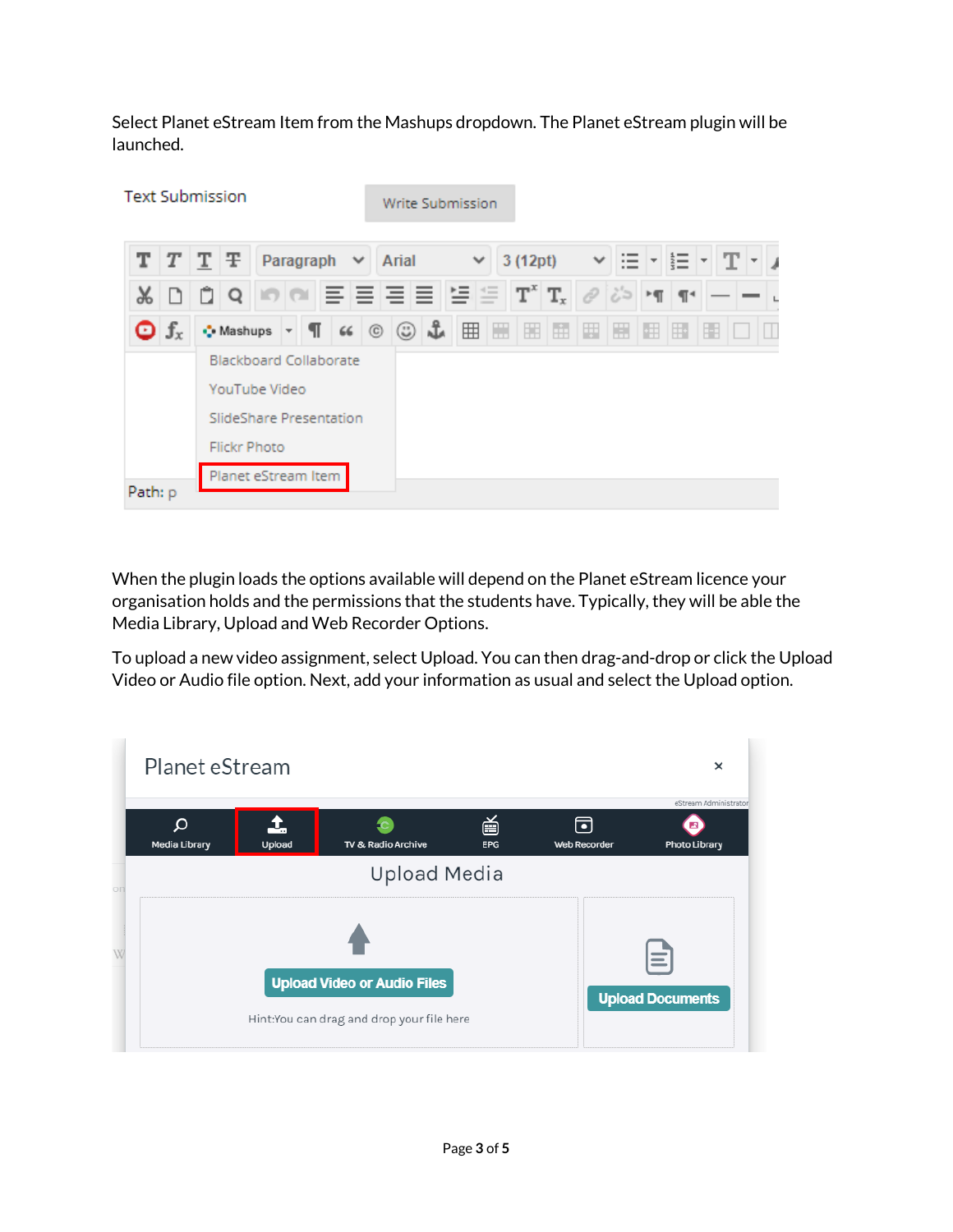To create a new video capture of your webcam, screen, or both, select the Web Recorder option.

Configure your settings as usual and hit Record. Then press Stop, enter any relevant information and upload.



Once you have added the video or videos that you want to submit as an assignment, add any relevant comments or additional information and select Submit Assignment.